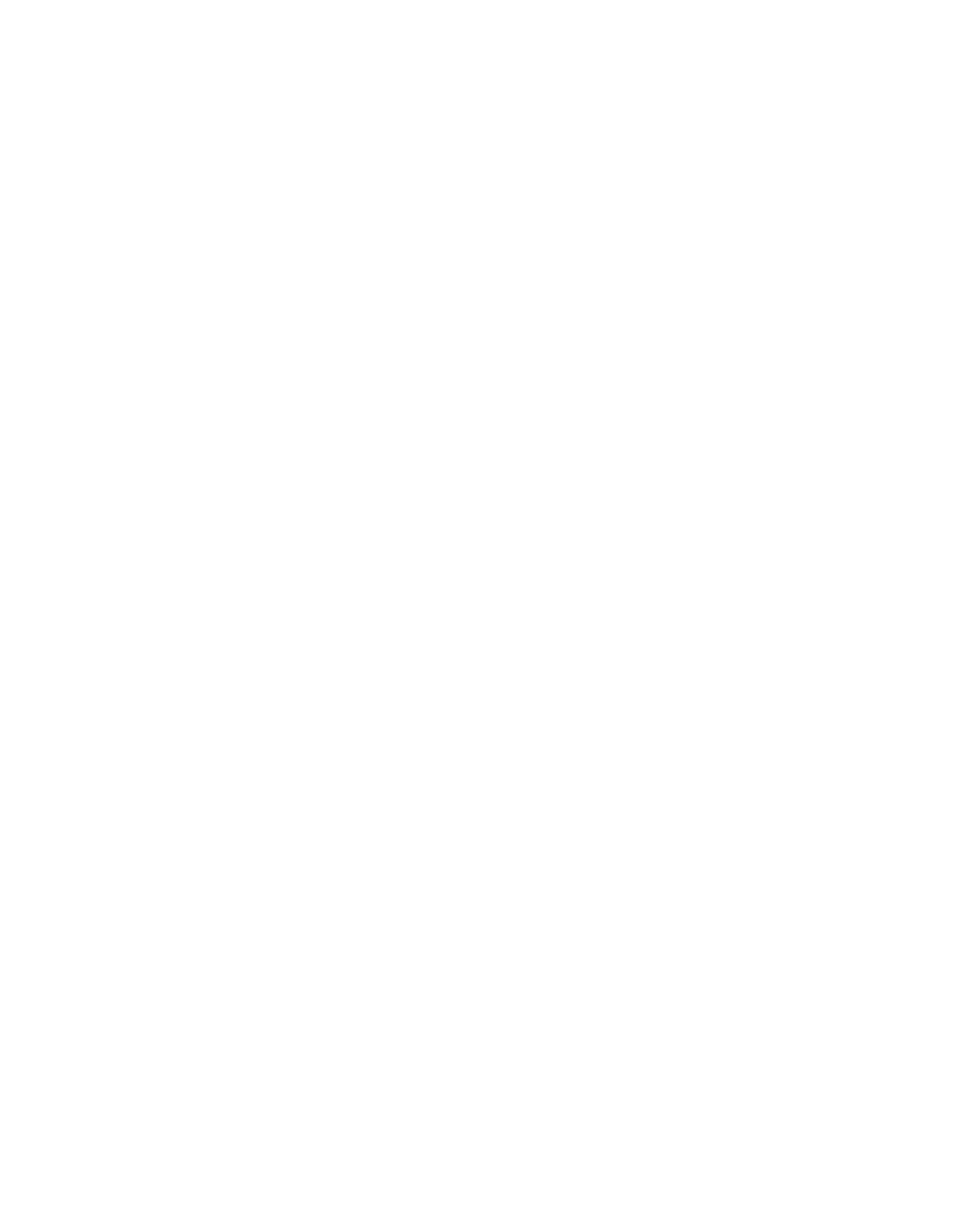

## **CITY OF SANTA BARBARA Santa Barbara Public Library**

## **HOMEBOUND SERVICE POLICY**

#### **Patron Eligibility**

Homebound service will be provided to residents of Santa Barbara Public Library's service area who are not able to visit the library. "Homebound" is defined as being generally confined to the residence either temporarily, due to illness or accident, or permanently, due to age, disability or other mobility problems.

#### **Library card registration/use**

In order to convert an existing patron account to Homebound status or to apply for a new account with Homebound status, a patron must complete a Homebound application. Account must remain in good standing in order to continue to check out materials. Materials checked out with a library card with a Homebound status will have a checkout period of six weeks. Standard renewal periods will apply.

Homebound patrons may also designate a person who is able to pick up, check out, or obtain information on their library card account by completing a designated user form.

#### **Homebound Services**

Homebound patrons may place requests for materials using the Library's online catalog or by calling the Library. Materials will be delivered to patrons' address of record via USPS media mail.

Homebound patrons are limited to two deliveries per month and no more than ten items total per month.

Homebound patrons are responsible for return of materials.

#### **Fines/Fees**

Homebound delivery service is free to patrons. Patrons are responsible for damaged or lost items. The library's standard fee schedule will apply for damaged or lost items.

#### **Materials Available for Homebound Delivery**